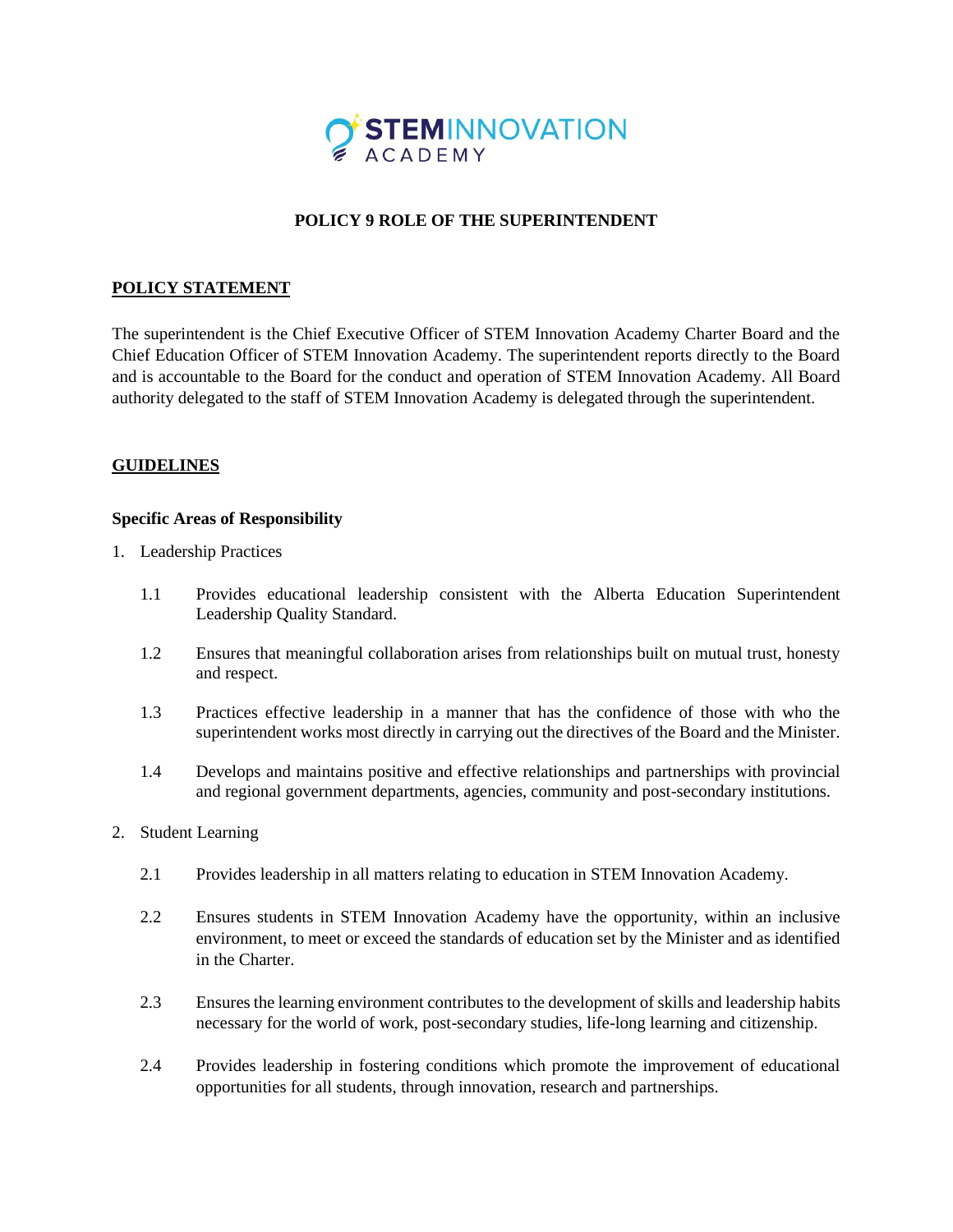- 2.5 Provides leadership in implementing education policies established by the Minister and the Board.
- 3. Student Well-Being
	- 3.1 Ensures that each student is provided with a welcoming, caring, respectful and safe learning environment that respects diversity and fosters a sense of belonging.
	- 3.2 Ensures that the social, physical, intellectual, cultural, and emotional growth needs of students, consistent with the Charter, are met in the overall school environment.
	- 3.3 Ensures the safety and well-being of students while participating in STEM Innovation Academy programs or while being transported on transportation provided by STEM Innovation Academy.
	- 3.4 Ensures the facilities adequately accommodate enrolled students.
	- 3.5 Acts as the attendance officer for STEM Innovation Academy.
- 4. Human Resources Management
	- 4.1 as overall authority and responsibility for all personnel-related matters, except for those personnel matters precluded by legislation or Board policy.
	- 4.2 Monitors and works to improve the performance of staff and ensures appropriate growth, supervision and evaluation processes are in place.
	- 4.3 Completes a formal evaluation of the principal and secretary-treasurer in the first year and as determined by the Board thereafter.
	- 4.4 In consultation with the principal, facilitates professional development and training sessions for staff.
	- 4.5 Builds leadership capacity within STEM Innovation Academy.
	- 4.6 Ensures that each staff member is provided with a welcoming, caring, respectful and safe working environment that respects diversity and fosters a sense of belonging.
	- 4.7 Ensures the coordination and integration of human resources within the school.
- 5. Superintendent/Board Relations
	- 5.1 Demonstrates respect, integrity and support, which is conveyed to the staff and community.
	- 5.2 Engages in and maintains positive, professional working relations with the Board.
	- 5.3 Respects and honours the Board's role and responsibilities and facilitates the implementation of that role as defined in Board policy.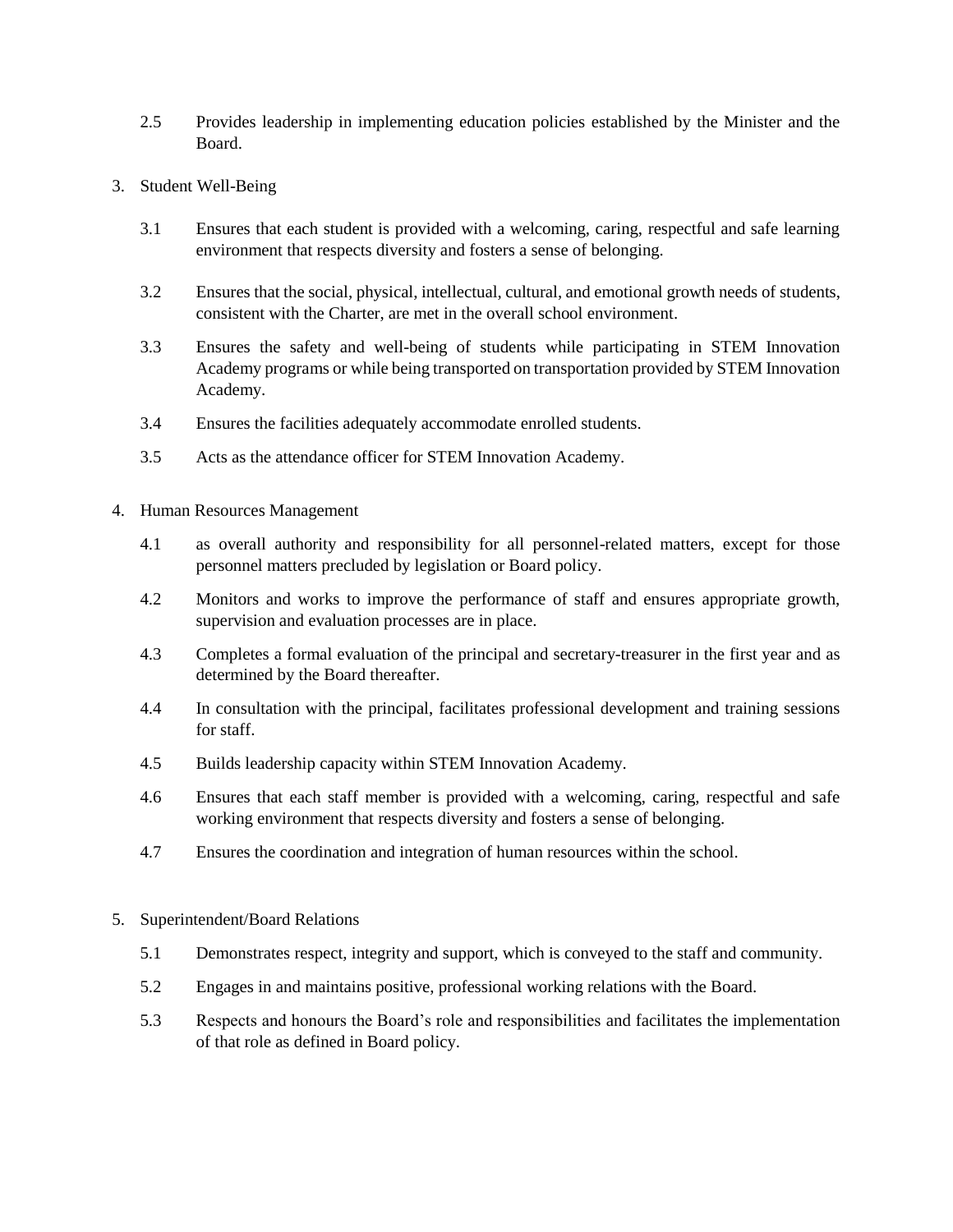- 5.4 Attends meetings of the Board, except as excused, and makes recommendations on matters requiring Board action by providing accurate information and reports as are needed to ensure the making of informed decisions.
- 5.5 Provides the information and counsel which the Board requires to perform its role.
- 5.6 Keeps the Board informed on material issues in a timely manner.
- 6. Fiscal Responsibility
	- 6.1 Ensures the fiscal management of STEM Innovation Academy's resources by the secretarytreasurer is in accordance with the terms or conditions of any funding received by the Board under the Education Act or any other Act.
	- 6.2 Ensures STEM Innovation Academy operates in a fiscally responsible manner, including adherence to recognized accounting procedures.
	- 6.3 Directs the preparation and the presentation of the budget.
	- 6.4 Ensures the Board has relevant financial information.
- 7. Policy/Administrative Procedures
	- 7.1 Provides leadership in the planning, development, implementation and evaluation of Board policies.
	- 7.2 Develops and keeps current an Administrative Procedures Manual that is consistent with Board policy and provincial policies, regulations and procedures.
- 8. Strategic Planning and Reporting
	- 8.1 Assists the Board in determining the present and future educational needs of STEM Innovation Academy through the development of short- and long-range plans.
	- 8.2 Implements plans as approved.
	- 8.3 Reports regularly on results achieved.
	- 8.4 Encourages innovation and research, and shares innovative and research-based practices occurring within STEM Innovation Academy.
	- 8.5 Oversees the development of the Annual Education Results Report for Board approval.
- 9. Organizational Management
	- 9.1 Promotes a school culture which facilitates positive results.
	- 9.2 Demonstrates effective organization skills resulting in School compliance with all legal, Ministerial and Board mandates and timelines.